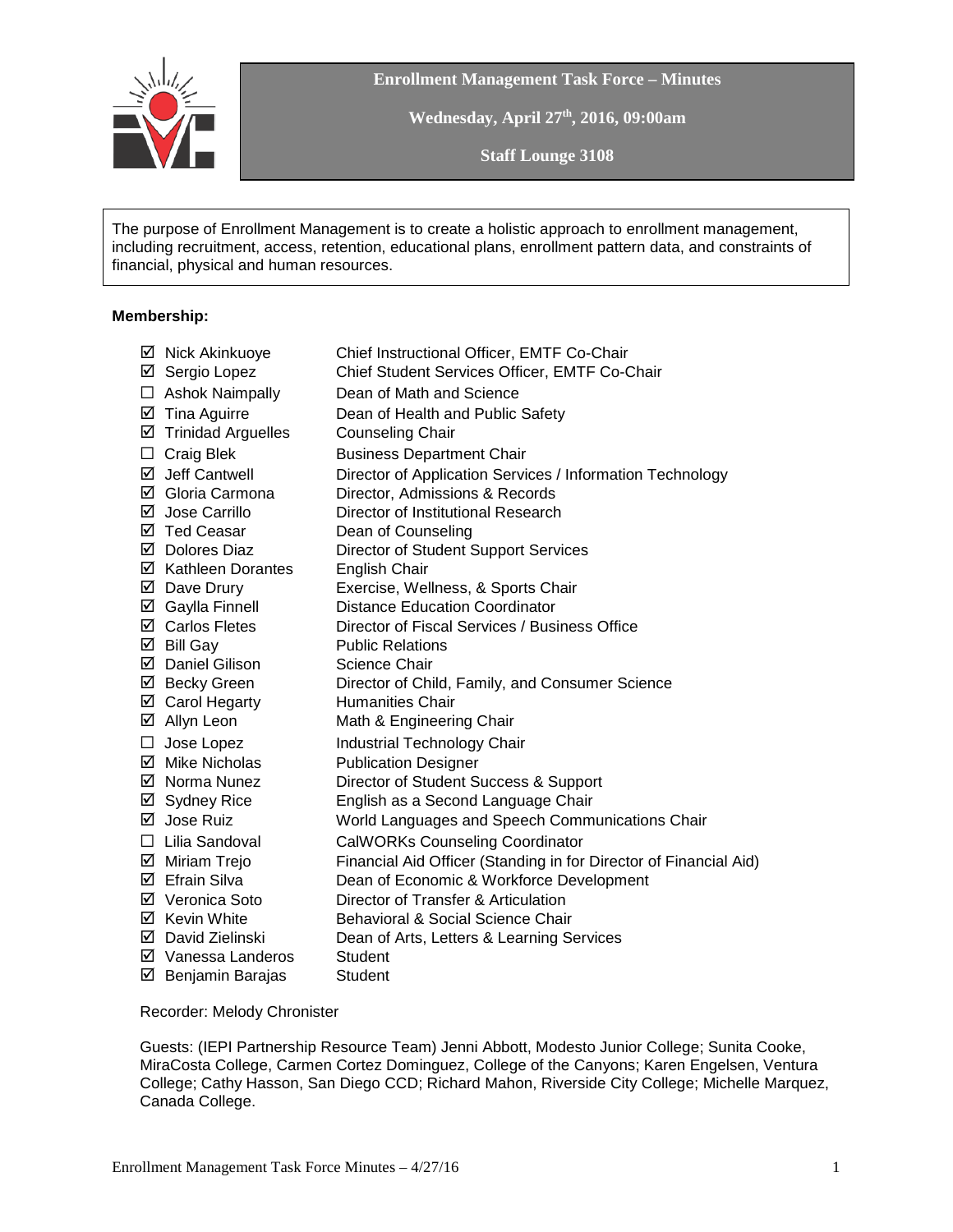

**Enrollment Management Task Force – Minutes**

**Wednesday, April 27th, 2016, 09:00am**

**Staff Lounge 3108**

#### I. Call to Order The meeting was called to order at 9:05am.

## II. Discussion – Institutional Effectiveness Partnership Initiative

## **a. IEPI Overview**

A brief overview was provided about the IEPI, including the sharing of best practices and resources. The seven IEPI team members took turns giving a brief professional biography.

## **b. Enrollment Management Definition**

The question was asked how IVC defines enrollment management. It was stated to ensure we have the classes available to meet that our student's needs. I was also stated to be a marketing effort – product, price, and promotion. Need to tie that into what our market needs. A third statement made was to identify the most efficient way to maximize student access while keeping the eye on the bottom line (FTES targets). A holistic assessment on how our students get to the campus and how what we offer gets to the community.

## **c. Perception versus Reality**

Participants discussed the difference between perception and actual student needs. It was suggested to change the word from perceived to priorities (needs). We could offer basic skills courses to meet student needs, but must acknowledge we have several needs we cannot meet – we cannot be everything to everyone. Participants discussed ways to determine priorities: Need to analyze our community. Where is our market? We attract 60% of high school graduates. Is that where it is, or is it in the older demographic? We need solid market data (including economic data) to make an informed decision about our priorities. It was pointed out that it needs to include current data, not data from two years ago. An example was given that the Brawley Beef Plant was closed, and we were not immediately responsive to that need since we were going off of historical data.

## **d. Flat Enrollment Environment**

Conversation ensued on the fact that our enrollment is flat. It was suggested to offer courses at different locations (satellite) and increase the evening offerings. It was also suggested to incorporate online student services options along with better promotion of the program pathways to facilitate students with their goals. Hear students indicate they cannot see counselors from 8am-5pm because they are working. Tutoring services are also lacking. It was suggested that it appears we have maximized high school graduate enrollment, so we should turn our focus to developing accelerated pathways to increase FTES (have students take more units). Unless there is new industry brought to the valley, we are not projecting a growth in the overall population. It was shared that we are looking at other ways of recruiting new students, trying to be creative. Looking at dual enrollment. The "inside-out" students. It was briefly shared what the "inside-out" model is. Hoping to expand it to the prison population (right now it is with the county jail).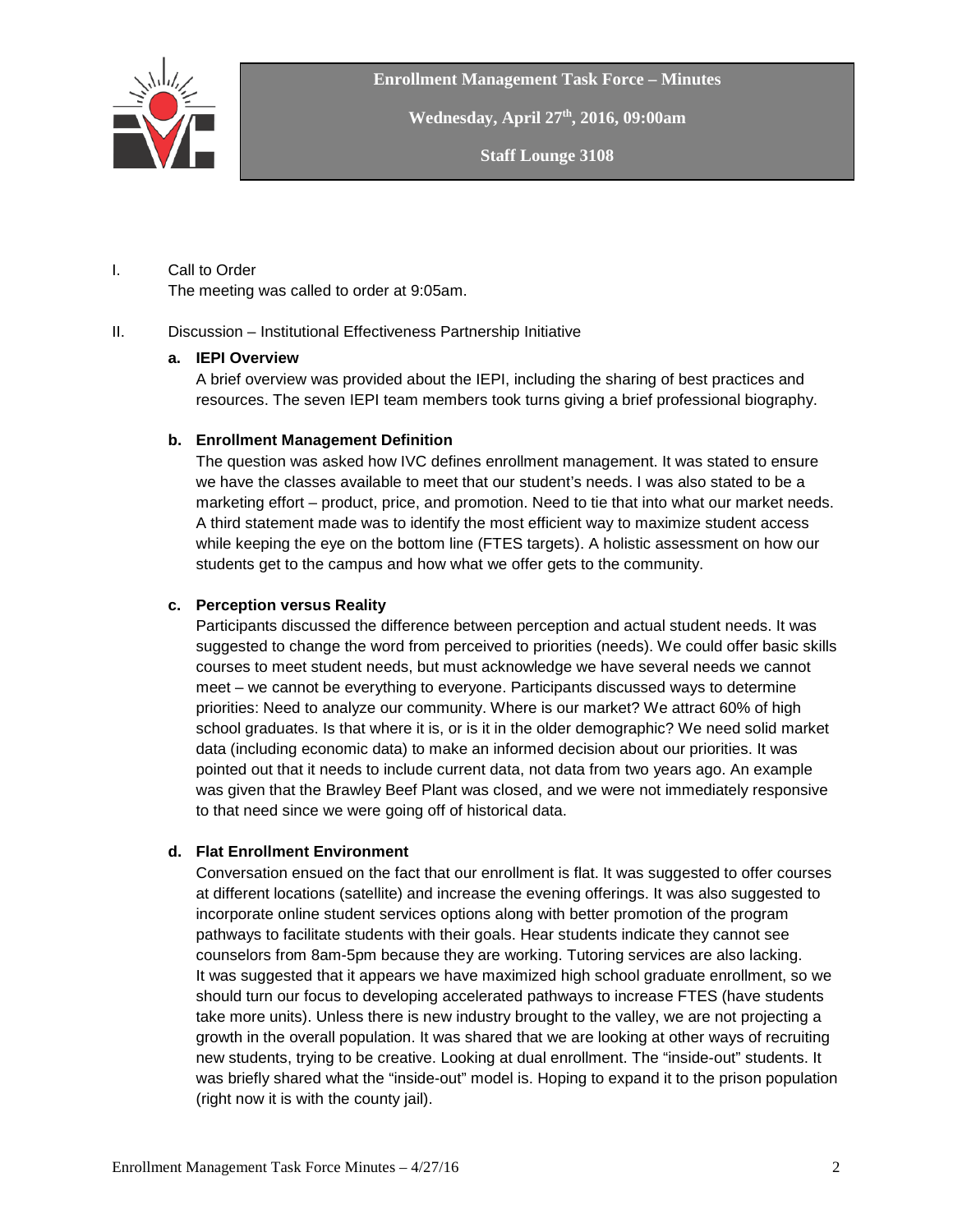

**Wednesday, April 27th, 2016, 09:00am**

**Staff Lounge 3108**

## **e. Efficiency versus Quality**

It was stated that at the end of the day the purpose is not only to maximize efficiencies but to get them through successfully. We can have all the efficiencies in the world but if they are not succeeding we have failed. We need to balance student outcomes with efficiencies. Student comments: The ideas shared are great and on track.

## **f. Course Performance Breakdown**

Does the college have a sense of how well day/evening/online students are performing? It was answered yes – through program review. It was acknowledged that day performance still is the strongest. Discussed distance education, the fact that we came roaring back and have continued room for growth and improvement. It was shared we are starting to see a closing gap between success compared to face-to-face courses. Access is the key. We have a real commitment to quality. Being part of the OEI has exposed us to several resources to continue to improve and grow this program. A lot of changes, but our commitment is there to continue to shrink that gap.

## **g. Breakout Sessions**

The group then broke up into focus groups to further discuss the following areas: Outreach/Marketing, Program Planning, Schedule Building, Retention and Persistence, and Enrollment Planning/Finances. Note taker attended the schedule building session.

## III. Schedule Building Breakout Session

Present: Humanities Chair, Science Chair, Math Chair, Speech Communications and World Languages Chair, VP of Academic Services, Counseling Chair, Director of Student Support Services, Schedule Publication & Academic System Specialist (Note Taker).

Facilitator: Carmen Cortez Dominguez, College of the Canyons Dean of School of Visual & Performing Arts.

# **a. How We Build a Schedule**

The facilitator asked the group to walk her through how we build a schedule from start to finish. It was answered that for the past few years and look at the last semester and determine what changes are needed based on course performance. The base schedule "seems pretty solid". Course cancellations are also looked at and how that should impact future schedules. It was pointed out that for certain subjects there are some time blocks that do not work. For example, late afternoon. For a class to "make" it is 18 students or 60%. From a counseling perspective they sit with students to see what is needed. Counseling shares these needs with the chairs to influence the schedule.

## **b. Schedule Launch**

From the build to launch what is the timeline? We build a year before. The facilitator was impressed with this. Registration periods were shared. The schedule is published a month prior to priority registration. Counseling is able to see the schedule for the next year in Argos to assist in in advising students on what courses to take and when.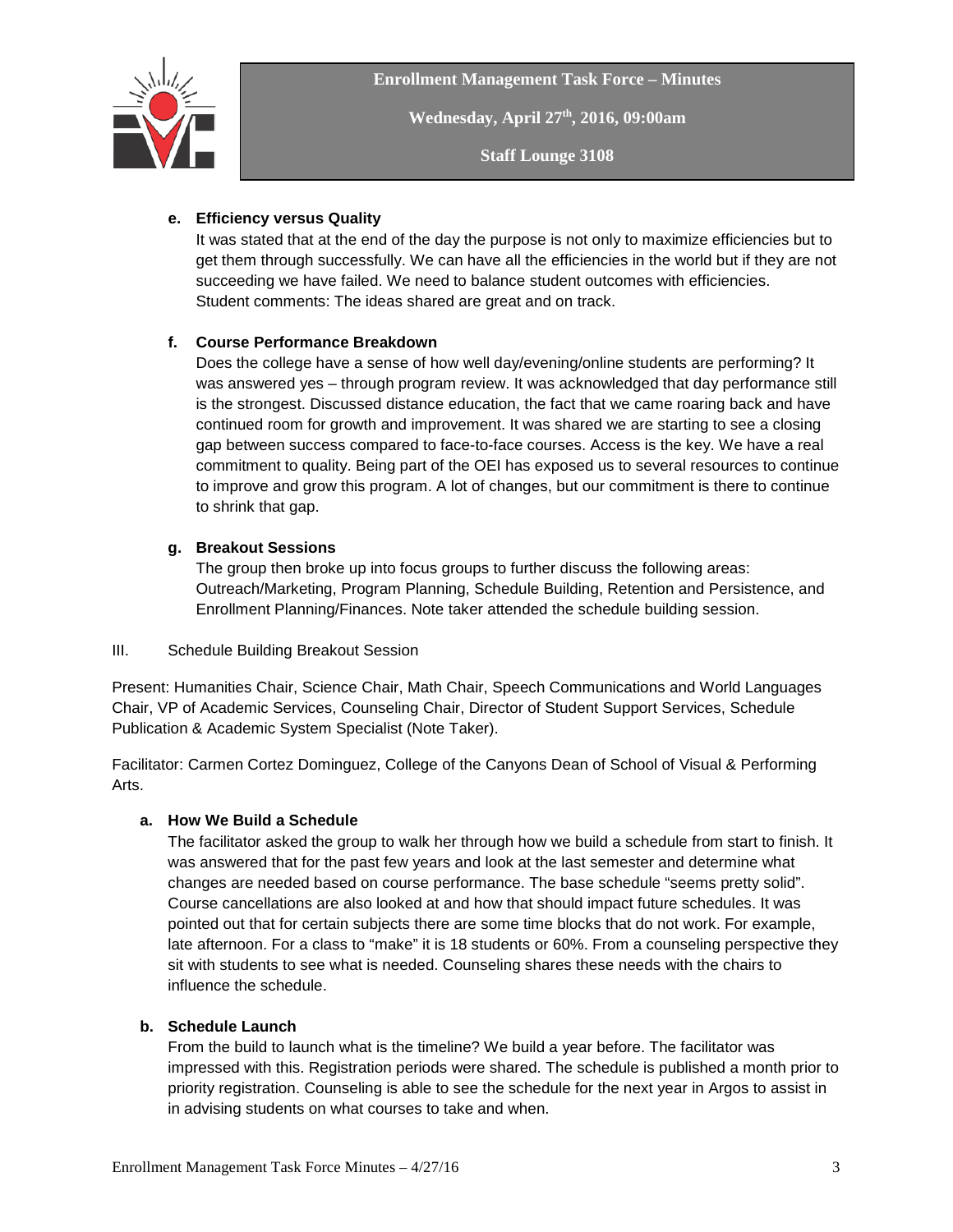

**Enrollment Management Task Force – Minutes Wednesday, April 27th, 2016, 09:00am Staff Lounge 3108**

## **c. Student Major Data Influence**

Question was asked on how the College responds to declared majors during schedule building. It was indicated that we have pathways that are used to advise the students. How about for students who have not declared? The pathway is setup to finish in two years, so it is setup so that students can start it any semester. Would it be fair to say courses are built using a "pyramid"? Answer – yes. How does the College ensure completion due to the natural drop as students get to the top? Math indicated the courses are still full at the top. For French courses, they are analyzed to ensure cap stone courses are still offered if needed for completion. Cross-listing the top courses (combined content) is also done to increase enrollment. It was acknowledged that the College needs to make sure it knows what students need to graduate. Question was asked if information on job market demand is feeding into enrollment needs. Answer was yes, with the CTE programs. CTE seems to be a separate conversation (CTE Chair not present at this special meeting) – they do not participate in the global discussion as much as other disciplines, frequently not present at meetings of this nature.

## **d. Schedule Time Blocks**

Question was asked about the "sweet spot" for time. For Science and Math the time block is not a factor due to bottlenecked demand. For all other disciplines it appears to be in the morning. Trying the online science hybrid. It was not well advertised, so it has potential for growth. It was shared that there is an issue with incoming freshmen and the College's ability to break them away from 8am to 3pm schedule expectation. Morning classroom blocks quickly run out. Room allocation is a challenge. It is hard to make a change to the schedule because of room availability. There are also room preferences. If we can make the accommodations we do. The impact on the faculty member is looked at – how far they have to walk from room to room in how much time (operational component). For afternoon courses how do you "do the dance"? It was answered that offerings are reduce in the late afternoon. The art courses are large capacity in the morning where enrollment is strong. . The question was asked if the schedule is built based on the number of offerings or based on an FTES target? Presently it is number of sections also considering faculty availability. It was suggested that if we know certain courses are going to fill regardless of when we offer them, put those classes at the off times to free up some morning slots for other disciplines. This is being considered, but it could improve. Counseling agreed it is a good idea. Example was given of a faculty member driving from LA to teach a Friday course.

## **e. Hybrid/Online Course Offerings**

Online versus face-to-face ratio is low due to limited faculty that teach online due to strict requirements to do so. How does hybrid balance? Speech Communications and World Languages Chair shared they have two hybrid. The online courses also have mandatory face-toface meetings. He provided detail on the balance of offerings. Art has only one online course that is not offered consistently due to faculty load issues. A face-to-face orientation is not required, it is a faculty preference/decision. What reduces our access to part-time faculty to teach online is we presently require that they have taught at IVC face-to-face prior to being eligible to teach online.

#### **f. Full-Time to Part-Time Faculty Ratio**

For science there are very few part-time faculty with only 1-2 part-time in their disciplines. Humanities have quite a few part-time except for in art history, where it is needed the most but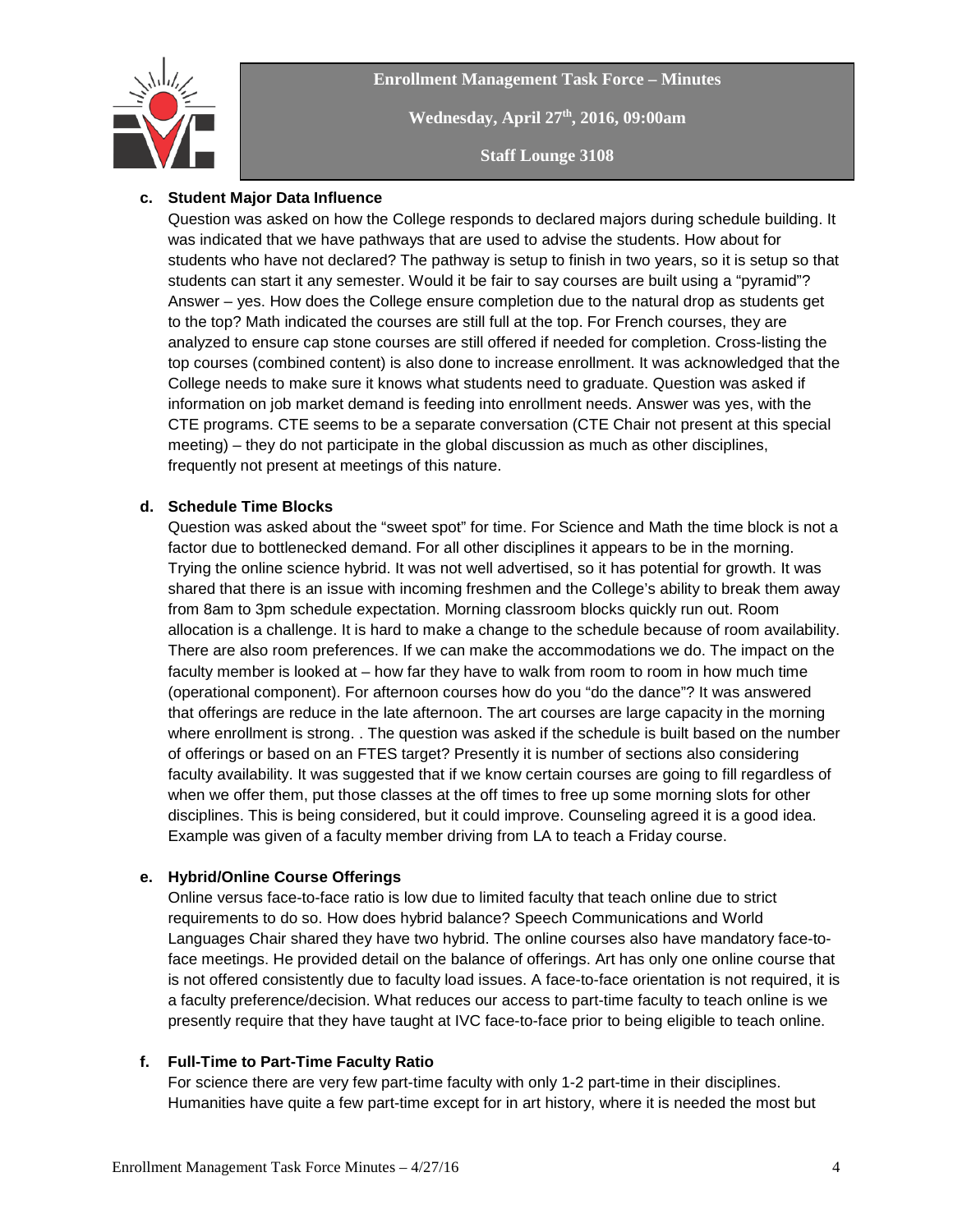

**Enrollment Management Task Force – Minutes Wednesday, April 27th, 2016, 09:00am Staff Lounge 3108**

there are no part-time faculty available. Math indicated it is about even in balance with full-time and part-time. This semester the College lost a full-time faculty member right before the start of the semester and the science full-time faculty were already maxed out in overload. It was very difficult to adjust to that reality. Emails were sent to all San Diego colleges and did not get a response. Full courses had to be cancelled. It was shared this is a problem across the state – biology and chemistry are hard to staff, faculty availability is limited. It is creating a bottleneck.

## **g. Factoring in Student Completion**

The math and science chairs meet to ensure their classes do not interfere with each other for completion. For humanities the driving force is the humanities credit (GE). There are some art/music majors, but it is a small number. The higher-level courses are cross-listed to ensure adequate enrollment (family courses).

## **h. Learning Communities**

Learning communities were piloted but it was low performing (very low enrolled) and had issues with financial aid because if they dropped one class they had to be dropped from all of the classes since they were co-requisites of each other. It was also a hindrance due to the registration process (students had to register for them all at once). Appears to be a marketing and implementation issue.

#### **i. Financial Aid Impact**

Students are not dropped for non-payment, instead they have a hold for future semesters. The college attempted to drop students for non-payment one semester, and the enrollment took a huge hit, so the College reverted back to the former process of not dropping and instead putting only a hold on future enrollment.

## **j. Tutoring**

It was mentioned that tutoring can be leveraged for funding. The College presently does this, but it appears it could grow this number to incorporate embedded tutors. It was mentioned that tutoring is challenged depending on the level. It was suggested to use tutoring data to influence the schedule.

## **k. What Would You Change?**

The question was asked "What would you change in the scheduling process if you could?" Suggestions included changing the time of the college hour to a later time, opening an extended (satellite) campus, allow for more flexibility to change the schedule after initially set, and offer more online offerings.

#### IV. Sharing of Group Discussions Takeaways

- a. **Schedule Development** Allow for more flexibility in the schedule time, room, and location, online.
- b. **Retention and Persistence** Lack of clear goals. The midterm report indicates we have them, but it is not well disseminated. Pathways need to be followed and marketed to the